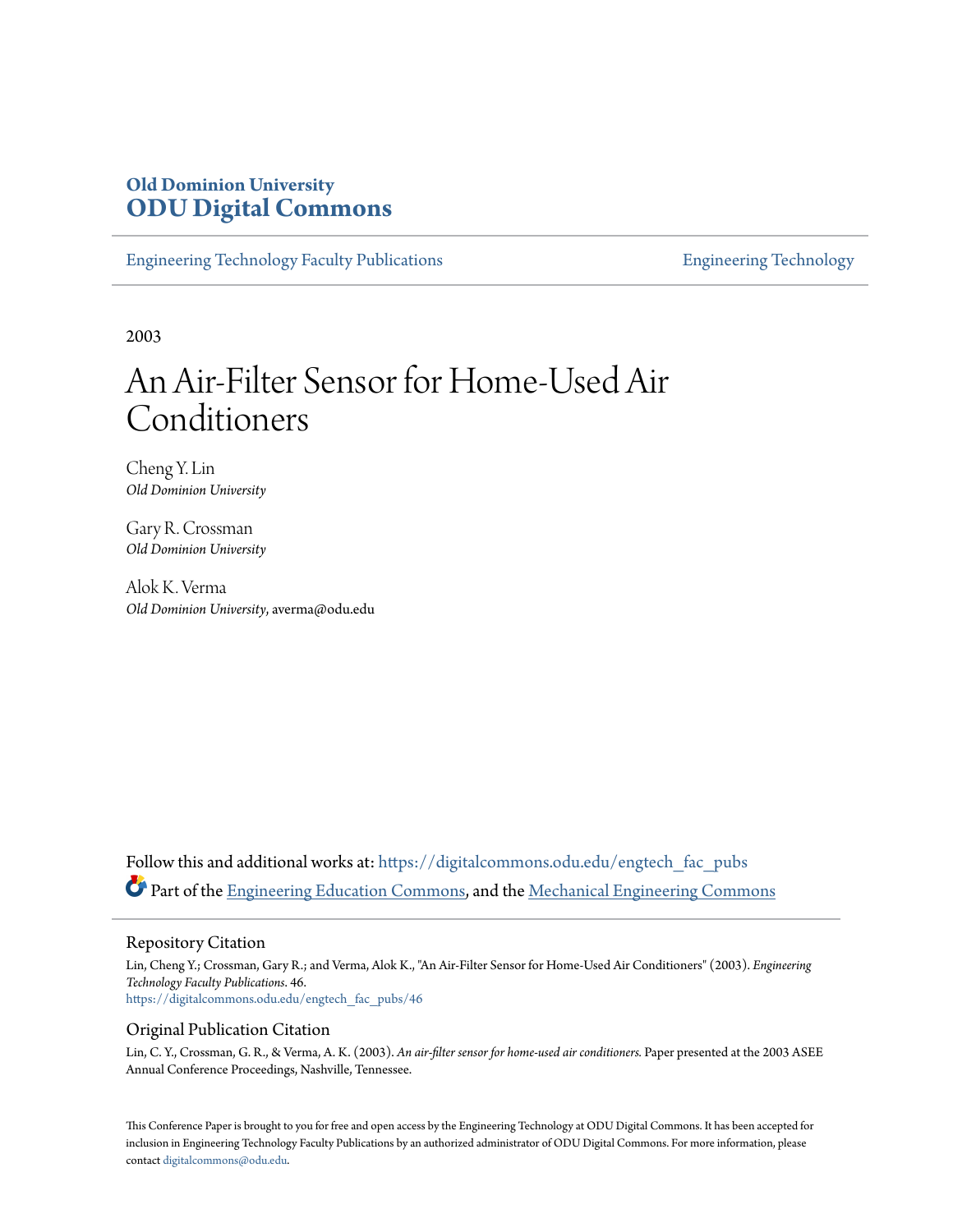# **AN AIR-FILTER SENSOR FOR HOME-USED AIR CONDITIONERS**

**3648**

Cheng Y. Lin, Gary R. Crossman, Alok K. Verma Department of Engineering Technology Old Dominion University Norfolk, Virginia

#### **Abstract**

This paper presents a successful senior project of instrumentation developed in a Mechanical Engineering Technology senior capstone course. Students were encouraged to approach the problem of designing an air-filter sensor and to propose an optimum and practical solution for the problem. Work includes conceptual design and analysis, implementation, tests and modifications.

When an air filter is used in a home air conditioner, inhabitants often forget when to replace it until the cooling or heating capacity is obviously reduced. If the filter remains in service, the efficiency of the cooling/heating system will continue decreasing while the electricity bill will significantly increase. In some worst cases, the air quality will also be affected. This paper presents an idea of designing and fabricating an air-filter sensor to alleviate this problem. The sensor will send a warning signal when the filter collects a specific amount of dust in the air filter. It can be easily installed and only consumes a negligible amount of electricity. A photo sensor with an infrared LED emitter and receiver is used in this design. As the infrared LED can transmit through most of the home-used air filter to its receiver, a signal will be sent out when a specified amount of dust is collected in the filter and the light is blocked from the emitter to the receiver. The emitter and receiver are mounted on a simple fixture and can be easily fitted on an air filter. In addition, cost analysis of using the sensor show that it can save a significant amount on an electricity bill, when filters are replaced properly.

#### **I. Introduction**

A vital part of engineering technology education is the use of senior design (capstone) projects to provide students with the opportunity to apply knowledge gained in other courses to solve a design problem. Mechanical engineering technology students at Old Dominion University usually take such a course in their last semester of study. Small groups of students (usually two) work on projects identified from one of several sources. A primary source of projects is local industry, usually small in size. Many of these companies do not have the engineering staff to investigate new products or make major improvement in their manufacturing processes. Contacts with these companies may be initiated by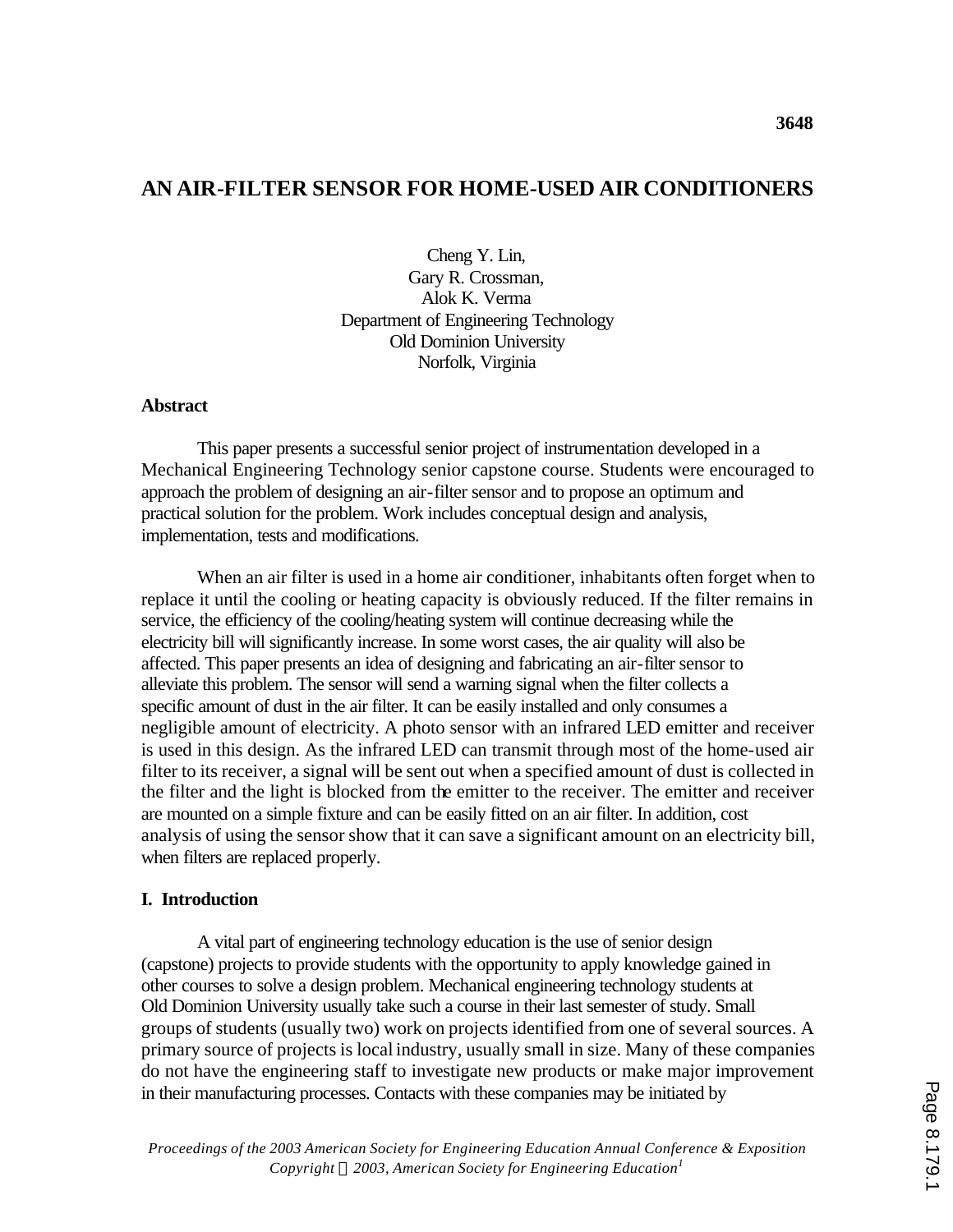faculty members, the company itself, the college's Technology Application Center (an in-house organization that specializes in promoting economic development for the region through matching industry needs with faculty expertise, student resources and university facilities), or by students themselves who may be working for one of the companies. While student projects may vary substantially, they must all contain certain elements: design analysis, computer generated drawings, vendor contact, literature search for products and manufacturing techniques, material selection and if possible prototype manufacture and testing. The project described in this paper was brought to the faculty members through a regional director of the Virginia's Center for Innovative Technology (a sponsoring agency at the Technology Application Center).

## **II. Description of the Project**

When a clean air filter is installed in a heating, ventilation, and air conditioning (HVAC) system, people usually forget to replace it, because it does not significantly affect the operation of an HVAC system. However, when the air filter becomes dirty and remains unchanged, the air quality will worsen and efficiency of the HVAC system will also be reduced. Since there is no paper or patent discussing this issue, a senior project team was formed to investigate this problem and to design an air-filter sensor for a home-use HVAC system. Two teams worked on the project. Team 1 consisting of three students performed the design analysis and fabricated the components<sup>2</sup>. The second team consisting of one student performed air quality tests, cost analysis and testing<sup>3</sup>.

Primary objectives of the project are as follows:

- 1. Measure the difference between the in-door air quality when using a clean and a dirty air filters.
- 2. Measure the increase in power consumption when using a dirty filter.
- 3. Design a reliable, low cost sensor, which will be able to send a warning signal when an air filter gets dirty.
- 4. Design a simple installation method for the sensor.
- 5. Perform a cost analysis for the implementation of the device.

#### **1. Air quality tests**

The major purpose of installing an air filter in a home-use HVAC system is to block the dusty air particles from the incoming air and to remove contaminants introduced into the re-circulated air from conditioned space<sup>1</sup>. When a new filter is just installed, it provides little resistance to the airflow. The low resistance provides little friction loss in the system, thus requires less energy for the air mover (fan) than a system with a dirty filter. A clean air filter can also produce a better air quality during the same operation time period of a HVAC system. To measure the change of the airflow between a clean filter and a dirty filter, s simple apparatus was developed by students in the MET program  $2,3$ . A rectangular box contains a fan and motor with openings at the fan discharge and suction ends. The suction end had provisions for the installation of a standard small HVAC filter and a solid sliding gate that could cover all or portions of the entrance.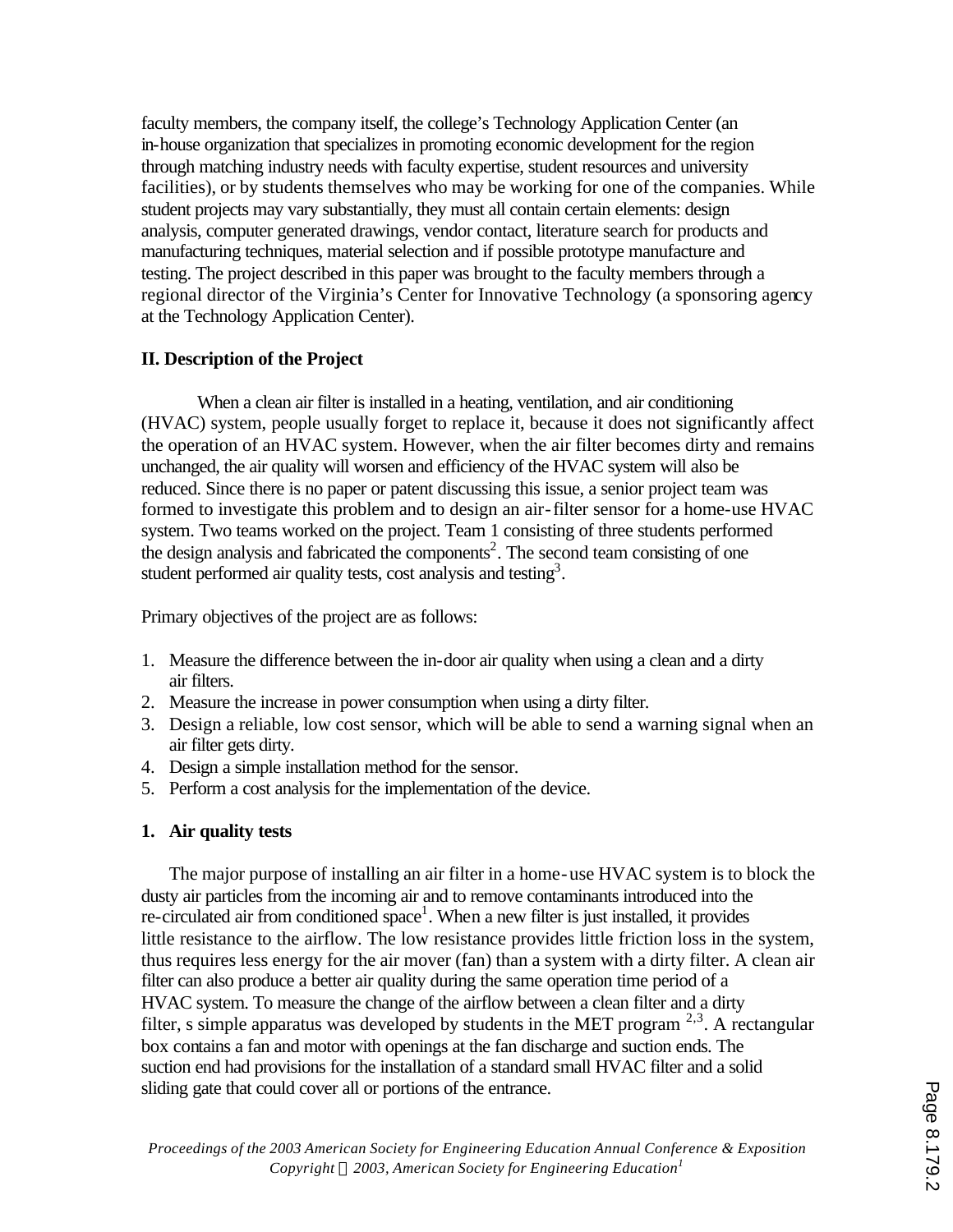Figure 1 shows the apparatus with a filter and 50% of its area blocked. The centrifugal fan used in this test is driven by a ¾ HP Westinghouse motor. Results of the initial tests are recorded in Table 1, where the average airflow velocity dropped from 820 ft/min with no blockage to 40 ft/min with a blockage of 75% of its total area. The average velocity was measured at the discharge openings, which was the same size as the filter. The current draw of the fan motor was 10.9 amps for a clean filter and dropped to 9.2 amps for 75% blockage<sup>3</sup>. Table 2 shows the result of comparison tests performed using a clean filter and a dirty filter<sup>3</sup>. In these 11 tests, the average current draw was  $11.0$  amps when using a clean filter and 10.5 amps when using a dirty filter. The average airflow velocity was 833 ft/min for a clean filter and 677 ft/min for a dirty filter.



**Figure 1:** Tests when an air filter is blocked by 50% of its area.

| <b>Filter Blockage</b> | Current draw (amps) | Air velocity (ft/min) |
|------------------------|---------------------|-----------------------|
| No blockage            | 10.9                | 820                   |
| 25 percent blocked     |                     | 520                   |
| 50 percent blocked     | 9.6                 | 470                   |
| 75 percent blocked     |                     |                       |

**Table 1:** Results of tests from Figure 1.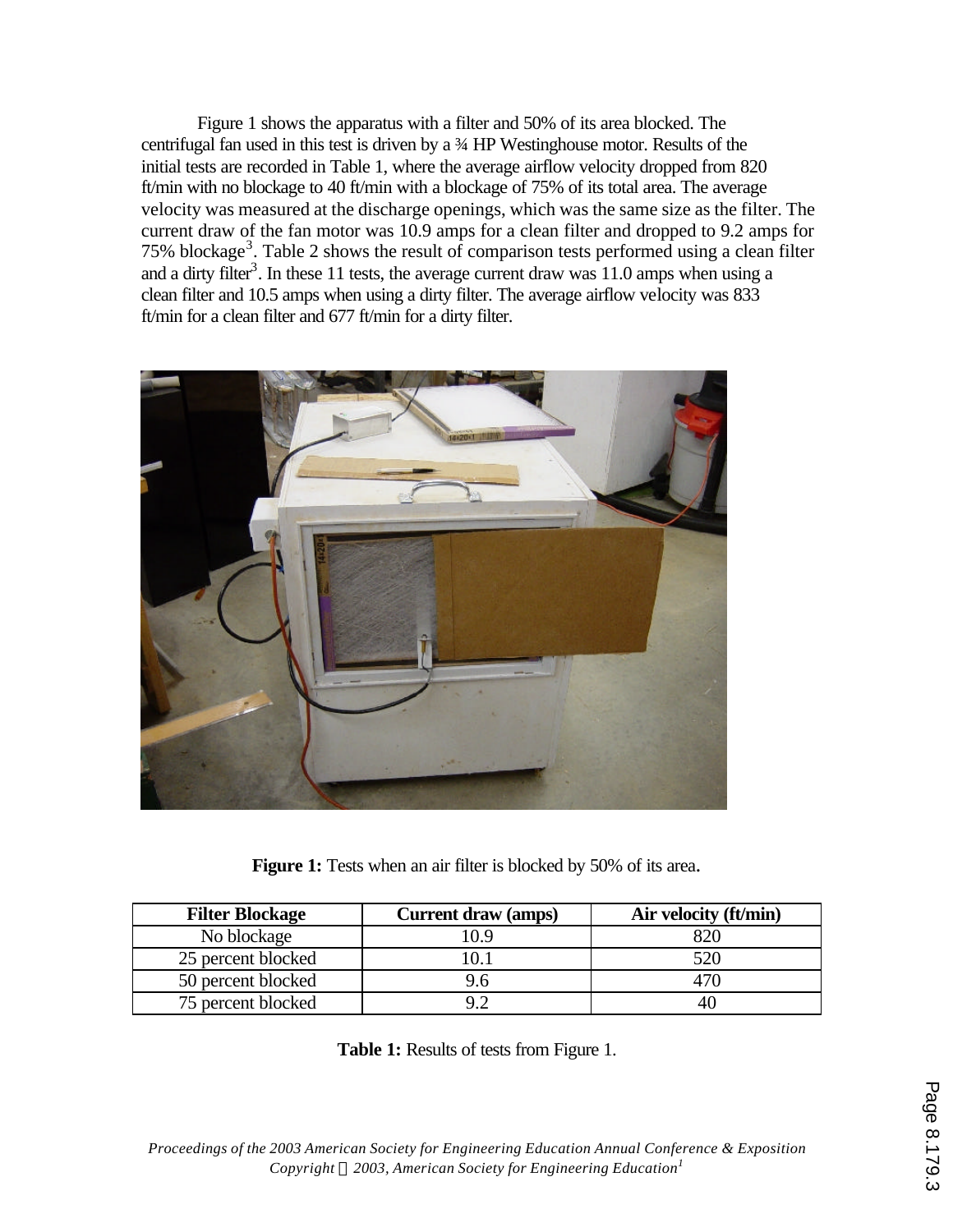| Test No.                        | <b>Current Draw (amps)</b> | <b>Air Velocity (ft/min)</b> |
|---------------------------------|----------------------------|------------------------------|
| Test 1 with clean filter        | 10.4                       | 800                          |
| Test 1 with dirty filter        | 10.0                       | 670                          |
| Test 2 with clean filter        | 10.7                       | 830                          |
| Test 2 with dirty filter        | 10.4                       | 690                          |
| Test 3 with clean filter        | 11.0                       | 770                          |
| Test 3 with dirty filter        | 10.5                       | 670                          |
| Test 4 with clean filter        | 10.8                       | 820                          |
| Test 4 with dirty filter        | 10.3                       | 670                          |
| Test 5 with clean filter        | 11.2                       | 850                          |
| Test 5 with dirty filter        | 10.7                       | 680                          |
| Test 6 with clean filter        | 10.9                       | 830                          |
| Test 6 with dirty filter        | 10.6                       | 720                          |
| Test 7 with clean filter        | 11.1                       | 870                          |
| Test 7 with dirty filter        | 10.6                       | 680                          |
| Test 8 with clean filter        | 11.1                       | 830                          |
| Test 8 with dirty filter        | 10.6                       | 660                          |
| Test 9 with clean filter        | 11.4                       | 840                          |
| Test 9 with dirty filter        | 10.2                       | 610                          |
| Test 10 with clean filter       | 11.2                       | 840                          |
| Test 10 with dirty filter       | 10.6                       | 710                          |
| Test 11 with clean filter       | 11.3                       | 870                          |
| Test 11 with dirty filter       | 10.6                       | 690                          |
| Average for clean filter        | 11.009                     | 832.82                       |
| <b>Average for dirty filter</b> | 10.464                     | 677.273                      |

Table 2: Results of current draw and airflow when using a clean filter and a dirty filter.

Measurements of the air quality are performed by using a Terra Universal Particle Concentration Meter  $(PCM)^4$ , which counts the number of dusty air particles with the diameter of the dusty particle greater than 3 microns within a cubic foot. The results of the experiments performed by students are given in Tables 3 and 4. Table 3 shows that a clean air filter can reduce the number of dusty particles to 77%, while Table 4 shows a dusty filter can only reduce to  $41.5\%$ <sup>3</sup>.

| <b>Air Quality Test</b> | <b>Initial PCM reading</b> | PCM reading 2.5 | <b>Difference</b> | <b>Percent</b> |
|-------------------------|----------------------------|-----------------|-------------------|----------------|
| No.                     | (ppm)                      | hrs later (ppm) |                   | difference     |
|                         | 667,800                    | 187,500         | 480300            | 71.9           |
|                         | 1,111,100                  | 226,800         | 884,300           | 79.6           |
|                         | 649,000                    | 135,900         | 513,100           | 79.1           |
| 4                       | 518,200                    | 77,400          | 440,800           | 85.1           |
|                         | 67,300                     | 36,000          | 31,300            | 46.7           |
| 6                       | 108.100                    | 45,800          | 62,300            | 57.6           |
|                         | 129,200                    | 31,000          | 98,200            | 76             |
| Average                 | 3,250,700                  | 740,400         | 2,510,300         | 77.2           |

**Table 3:** Air Quality test results using a clean filter.

*Proceedings of the 2003 American Society for Engineering Education Annual Conference & Exposition Copyright Ó 2003, American Society for Engineering Education<sup>1</sup>*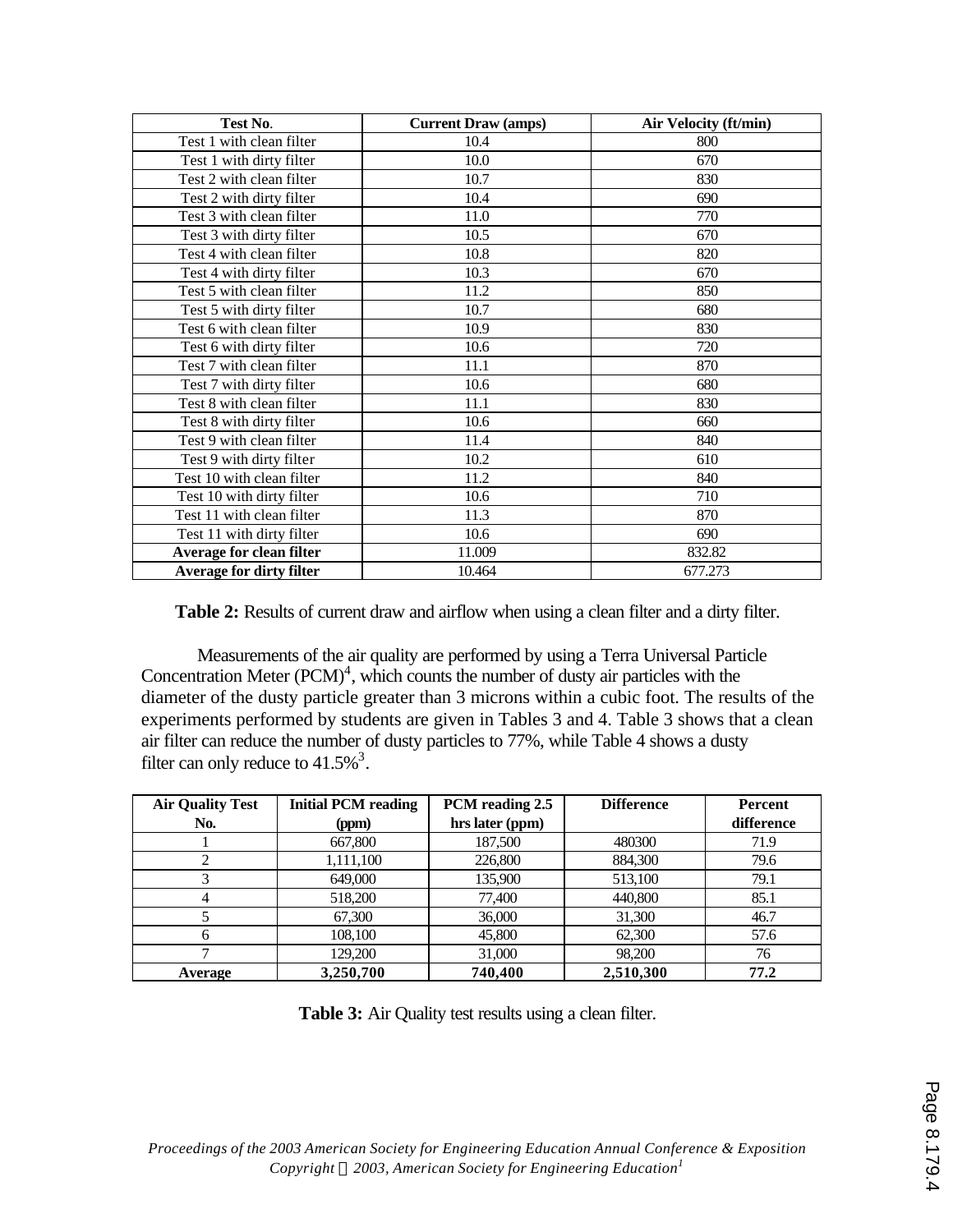| <b>Air Quality Test</b><br>No. | <b>Initial PCM</b><br>reading (ppm) | PCM reading 2.5<br>hrs later (ppm) | <b>Difference</b> | Percent<br>difference |
|--------------------------------|-------------------------------------|------------------------------------|-------------------|-----------------------|
|                                | 78,500                              | 63,000                             | 15,500            | 19.7                  |
|                                | 109,500                             | 63,500                             | 46,000            | 42                    |
|                                | 118,700                             | 73,800                             | 44,900            | 37.8                  |
| 4                              | 124,800                             | 71,600                             | 53,200            | 42.6                  |
|                                | 141,400                             | 81,500                             | 59,900            | 42.4                  |
| 6                              | 110.200                             | 61,500                             | 48,700            | 44.1                  |
|                                | 138,600                             | 65,400                             | 73,200            | 52.8                  |
| Average                        | 821,700                             | 480,300                            | 341,400           | 41.5                  |

**Table 4:** Air Quality test results using a dirty filter.

#### **2. Power consumption**

Calculation of the difference on the power consumption between clean and dirty air filters can also be based on the information provided by Table 2. In these tests, the average airflow of a clean air filter and a dusty filter are approximately 832 ft/min and 677 ft/min respectively, and the current draws are 11.0 and 10.5 amps respectively. The time to "clean" the same amount of air is longer for the dirty filter than the clean one by a factor of 832/677 or 1.23, which is used in the power consumption calculations. When the fan motor is running in an actual HVAC system, a current draw of 25 amps is also assumed in a heating or cooling unit. It is also assumed that the power factor of the fan motor is one for both types of runs. The power factor is most likely the same for both types of runs. It is possibly less than one, which reduces the energy savings slightly. When considering five operational hours a day for a 30-day period, the monthly energy bill is calculated as follows:

# **Unblocked filter power cost calculations:**

 $P = Power$  $I = Current$  $V =$ voltage Power Consumption / Sec =  $P = IV = (11.009 + 25)$  x  $120 = 4321.08$  joules /Sec Power Consumption / Hr =  $4321.08 \times 3600$  sec/hr =  $1.55559 \times 10^7$  Joules/hr Power Consumption / Month = 1.55559 x 10<sup>7</sup> x 150 hrs = 2.33 x 10<sup>9</sup> Joules = 648 KWH. Energy  $Cost = $0.10$  per KWH, Energy Cost /Month =  $648 \times 0.10 = $64.80$ 

# **Blocked filter power cost calculations:**

Power Consumption / Sec =  $P = IV = (10.464 + 25)$  x  $120 = 4255.68$  joules /Sec Power Consumption / Hr =  $4255.68 \times 3600$  sec/hr =  $1.53 \times 10^7$  Joules/hr Power Consumption / Month = 1.53 x  $10^7$  x 1.23 x 150 hrs = 2.83 x  $10^9$  Joules = 785 KWH. Energy  $Cost = $0.10$  per KWH, Energy Cost /Month =  $785 \times 0.10 = $78.50$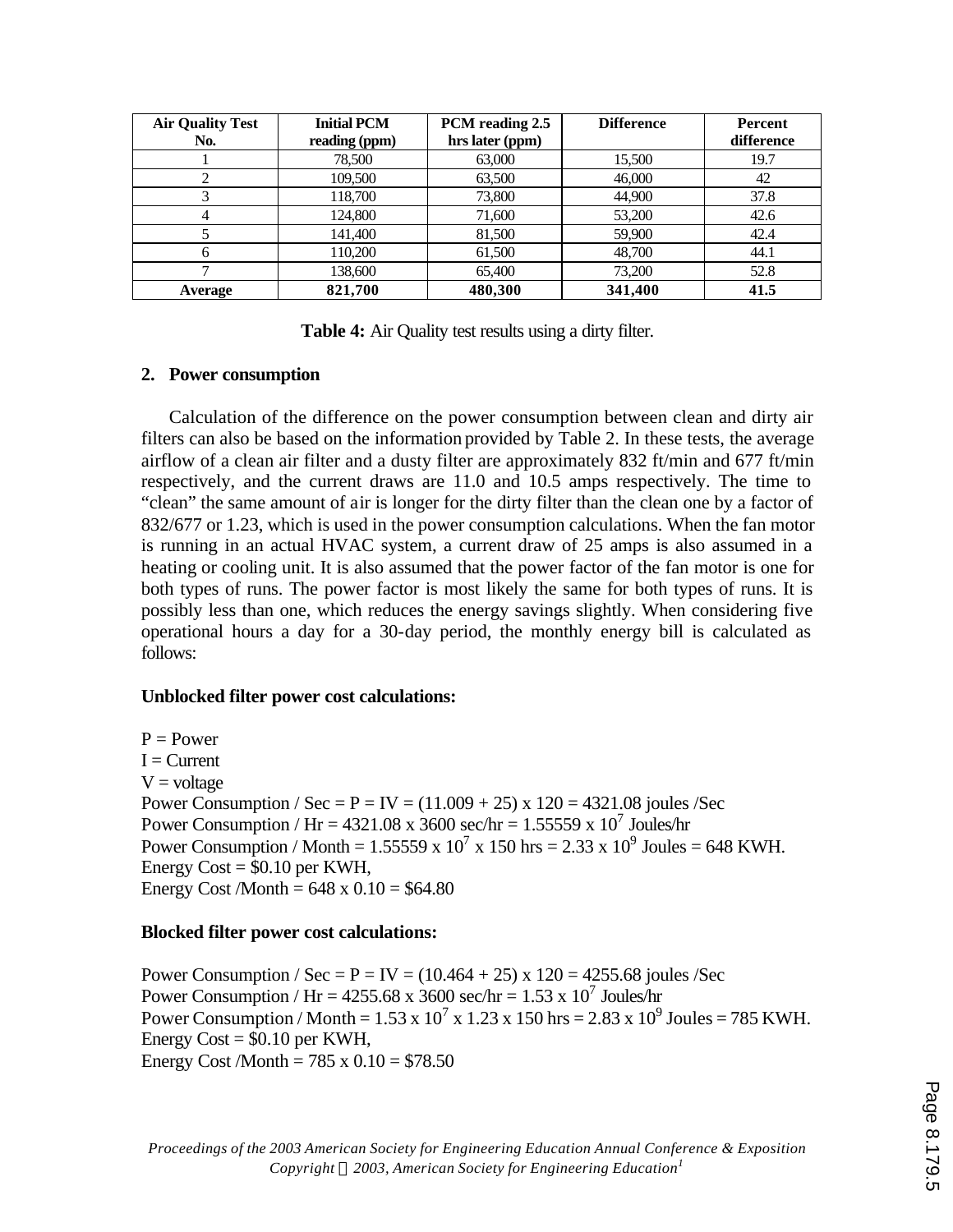In this case, savings for using a clean air filter is about \$13.70 per month, which is about 20% of the total HVAC bill in this case.

## **3. Design of the air-filter sensor**

Design of the air-filter sensor includes Objectives 3 and 4 of this project. The design was performed by a group of students<sup>2</sup>. The sensor must be reliable and also easy to install. One of the designs proposed by students (Team-1) included installation of a pair of differential pressure cells mounted on the either side of the air filter. When the pressure drop reaches a specified value, a signal will be sent out to activate a warning LED or light. This design, however, needs a significant number of calibrations on the sensors for different types of HVAC systems. It also requires special techniques when installing the sensor on the HVAC system. The reliability of this design is another concern.

Since home-use air filters are generally translucent, the faculty advisors proposed another design using a photoelectric sensor for this purpose. The design includes a light emitter and receiver. The light emitter emits a beam of light and the receiver detects the amount of light that passes through the filter. If the receiver cannot receive enough of the beam of light or if the light is completely blocked, the sensor will send a signal out to activate the red LED, which is a warning signal. Figure 2 is assembled in the opposed sensing mode and Figure 3 is in the



**Figure 2:** Opposed sensing mode.



*Proceedings of the 2003 American Society for Engineering Education Annual Conference & Exposition Copyright Ó 2003, American Society for Engineering Education<sup>1</sup>* **Figure 3:** Retro-reflective sensing mode.<br>
a a definition of the sensing mode and the series of the series of the series of the series of the series of t<br>
in the follows, American Society for Engineering Education<sup>1</sup><br>
in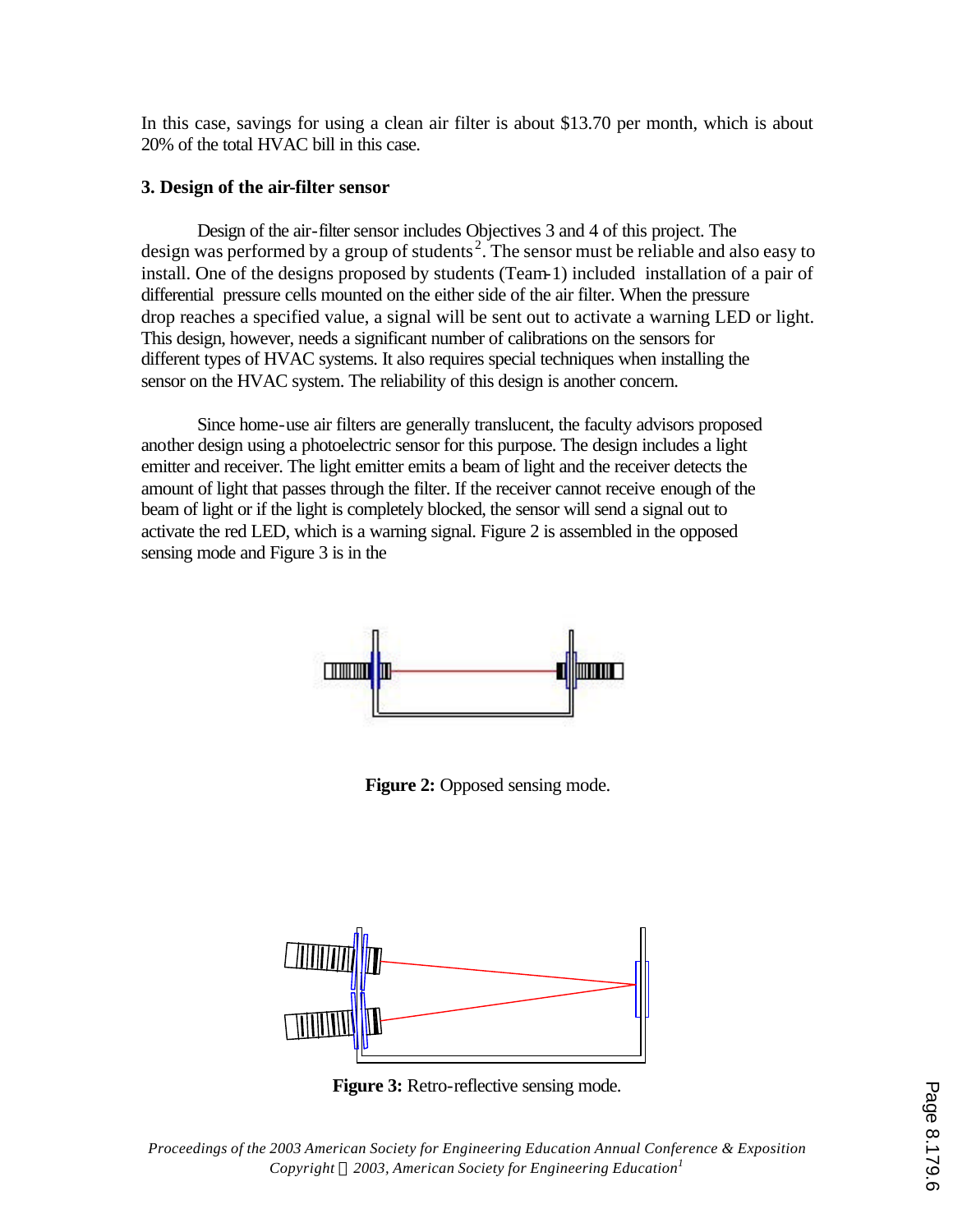retro-reflective sensing mode. According to the information from Banner Engineering Corporation<sup>4</sup>, opposed mode sensing is the most efficient sensing mode, and offers the highest level of sensing energy to overcome atmospheric contamination and sensor misalignment. Retro-reflective sensing mode, however, can be applied when the space on one side is limited. The beam pattern emitted from the emitter can cover a circular area with an approximately five-inch diameter. With an excess gain on the light, the beam intensity can be increase up to 150 times with an opposing distance of 1 ft. Therefore the reliability of the device is very high. In this design, a pair of Banner Engineering<sup>4</sup> LR 400 (emitter) and PT 400 (receiver) are assembled and tested.

Banner Engineering Corporation also provides the circuit required with a MPS 15 power supply board and a MA 3-4 modulated photoelectric RS8 socket amplifier. A simple bracket is designed so that it can be fitted to most of the home-use HVAC units. Figure 4 shows the design of the sensor. When the light from the emitter is not blocked, a green LED is set to be on. Figure 5 shows that the red LED is on when the filter becomes dirty. The total cost of this prototype design is less than \$200.00. This cost can be substantially reduced in a mass-production environment.



**Figure 4:** Air-filter sensor with green LED on with no blockage of light.



**Figure 5:** Air-filter with Red LED on with the blockage of the light.

*Proceedings of the 2003 American Society for Engineering Education Annual Conference & Exposition Copyright Ó 2003, American Society for Engineering Education<sup>1</sup>*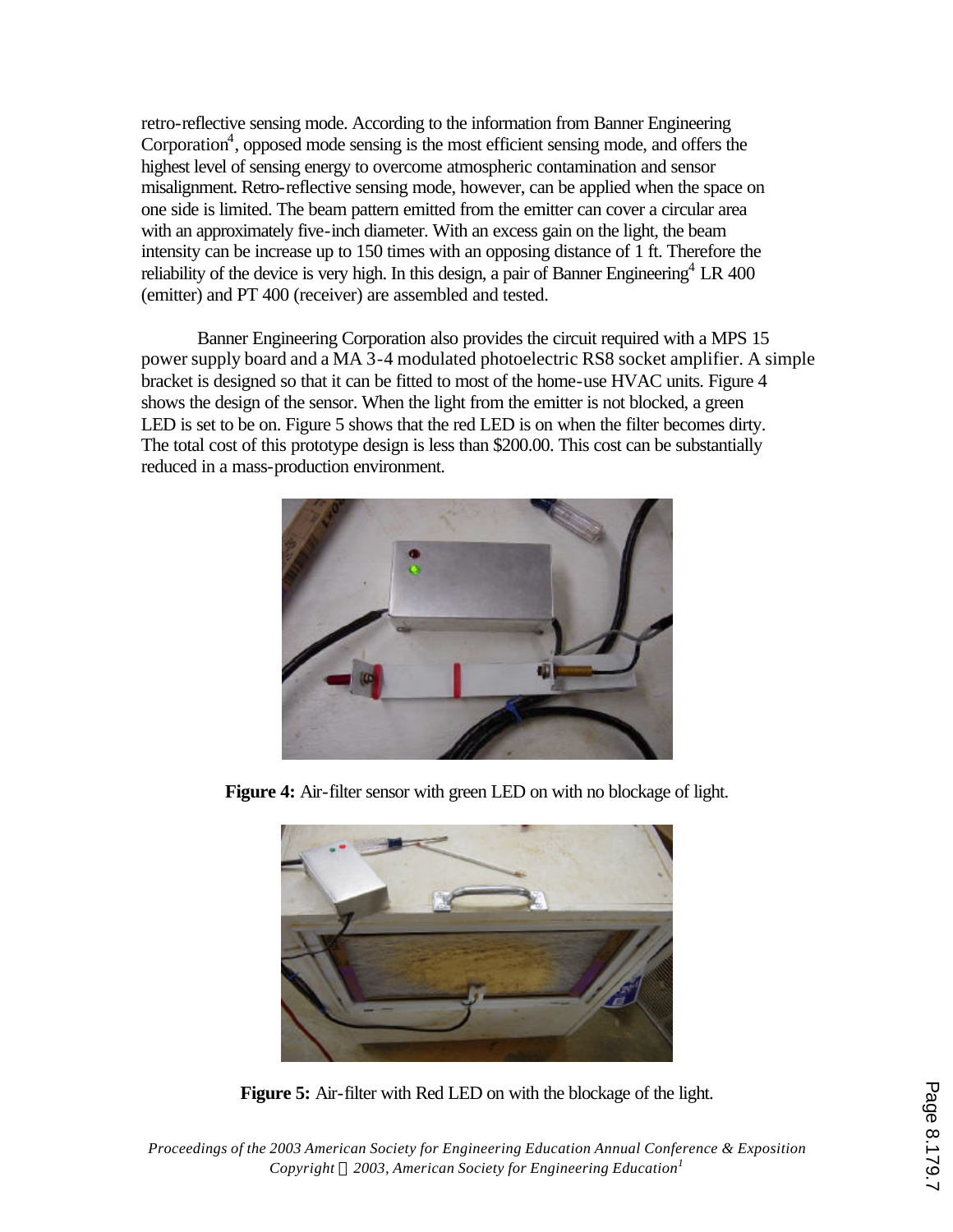Cost of energy consumption for this sensor is as follows:

Power Consumption / Sec =  $P = IV = 8.17 \times 10^{-3} \times 120 = 0.98$  joules /Sec Power Consumption /  $Hr = 0.98$  x 3600 sec/hr = 3529 Joules/hr Power Consumption / Month =  $3529 \times 720$  hrs =  $2.54 \times 10^6$  Joules =  $0.705$ KWH. Energy  $Cost = $0.10$  per KWH, Energy Cost /Month =  $0.705 \times 0.10 = $0.07$ 

Results show that the electric bill per month for using the sensor is negligible.

## **III Summary**

This project presents a way for engineering technology students to study and solve the problem of when to replace the air filters of a home-use HVAC unit. The sensor was designed and tested. Preliminary tests show that, if a dirty filter is not replaced, then the indoor air quality will worsen, as the filter loses its function. In addition, a dirty filter will also increase the energy bill, because the airflow will be significantly reduced when compared to that of a clean air filter. The sensor presented in this paper is very reliable and can be fitted easily to most home-use air filters, which are translucent. The cost of the sensor can be reduced to less than \$100.00 when in mass production and the energy consumed by the sensor is only about 7 cents a month. The calculated energy savings by using clean filters is approximately \$14 per month, making the cost of the device recoverable in less than a year possible.

#### **References:**

- 1. F.C. McQuiston, J.D. Parker, and J.D. Spitler, "Heating, Ventilating, and Air Conditioning Analysis and Design", John Wiley & Sons, Inc. 2000.
- 2. T. Anderson, J. Atkins & A. Meacham, "Air Filtration Detection Devices.", Senior Design Project, December, 2001.
- 3. G. Morris, "Validation of the ODU Filter-Sensing Device", Senior Project Report, November, 2002.
- 4. User's Manual, "Hand-Held Particle Concentration Meter/Particle Counter", Terra Universal, January, 2003.
- 5. User's Manual, "Photoelectric Emitters, Receivers, and the Light Spectrum." Banner Engineering Corp., January, 2003.

#### **Biography**

#### **CHENG Y LIN**<sup>⋅</sup>

 $\overline{a}$ 

Cheng Y Lin is an Associate Professor of Engineering Technology at Old Dominion University. Dr. Lin is a registered Professional Engineer of Virginia. He teaches Machine Design, CAD, CNC, and Robotics and is active in local industrial research and consultation. He earned his B.S. and M.S. degrees of Mechanical